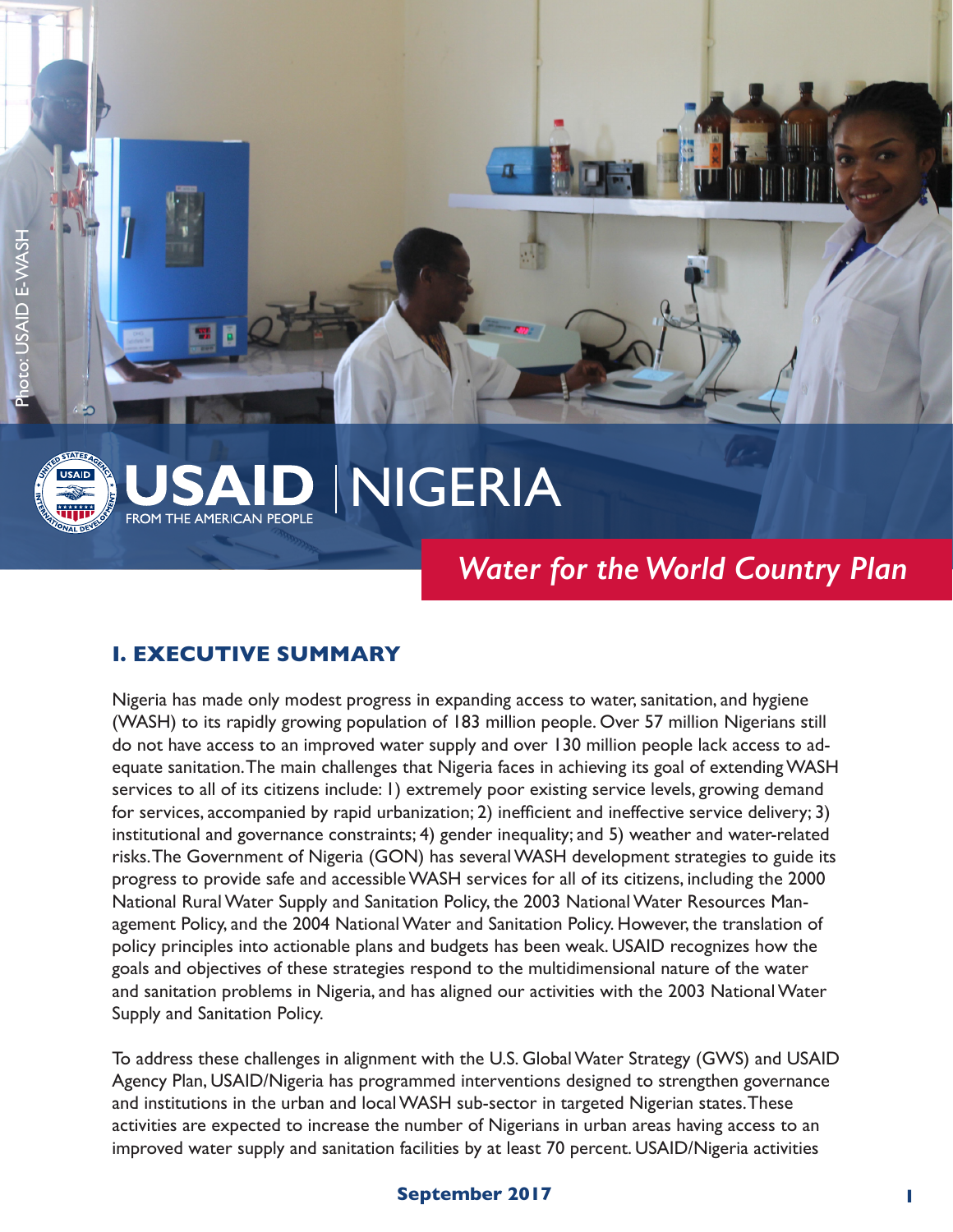will achieve these goals through the WASH Coordination Project (WCP) in Bauchi and Kaduna States, a partnership with the CocaCola Foundation under the Water and Development Alliance (WADA) in Abia and Cross River States, and the Effective Water, Sanitation, and Hygiene Services (E-WASH) Activity.

## **II. INTRODUCTION**

Nigeria is the most populous country in Africa with over 183 million people growing at a rate of around 3.2 percent annually.<sup>1</sup> Nearly half of all Nigerians live in urban areas. Despite possessing large reserves of surface and groundwater, a lack of water management and distribution capacity, coupled with highly variable rainfall patterns, has led to sustained water shortages across the country. Nigeria's water infrastructure has suffered from years of poor maintenance. Over 57 million Nigerians do not have access to an improved water supply and over 130 million people lack access to adequate sanitation.While the percentage of the urban population having access to improved water has increased,WHO/UNICEF Joint Monitoring Programme data show a significant decline in the proportion of urban households with access to piped water to premises, which dropped from 32 percent in 1990 to three percent in 2015.The urban population has grown from 30 percent in 1990 to 48 percent in 2015; this trend is expected to continue.The delivery of WASH services is falling far behind the pace of the country's rapid urbanization.

Water and sanitation play a fundamental role to achieve the social, economic, and governance outcomes that the GON and USAID/Nigeria are working together to achieve.This country plan is a high-level summary of USAID's intended approach to support the GON to achieve its WASH service delivery objectives.This plan aligns with the Mission's broader development goal of "Reduced extreme poverty in a more stable, democratic Nigeria" and USAID's Agencyspecific Plan to increase access to sustainable water and sanitation services and to strengthen sector governance and institutions.

All USAID/Nigeria WASH activities are aligned with and support USAID's Agency Plan, as well as three additional Agency documents: Sustainable Service Delivery in an Increasingly Urbanized World Policy (2014); USAID Strategy on Democracy, Human Rights and Governance (2013); and the Gender Equality and Female Empowerment Policy (2012).

# **III. GOVERNMENT OF NIGERIA WATER OBJECTIVES**

The water and sanitation sector is an important component of the GON's development framework. Over 57 million Nigerians do not have access to an improved water supply and over 130 million people lack access to adequate sanitation.While the percentage of the urban population having access to improved water has increased,World Health Organization and UNICEF Joint Monitoring Programme data show a significant decline in the proportion of urban households with access to piped water to premises, which dropped from 32 percent in 1990 to three percent in 2015.The country is determined to achieve nationwide, universal access to water and sanitation by 2025 as articulated in the strategies below.

<sup>1</sup> Bill & Melinda Gates Foundation (2014). Nigeria factbase for Federal Ministry of Agriculture and Rural Development (FMARD).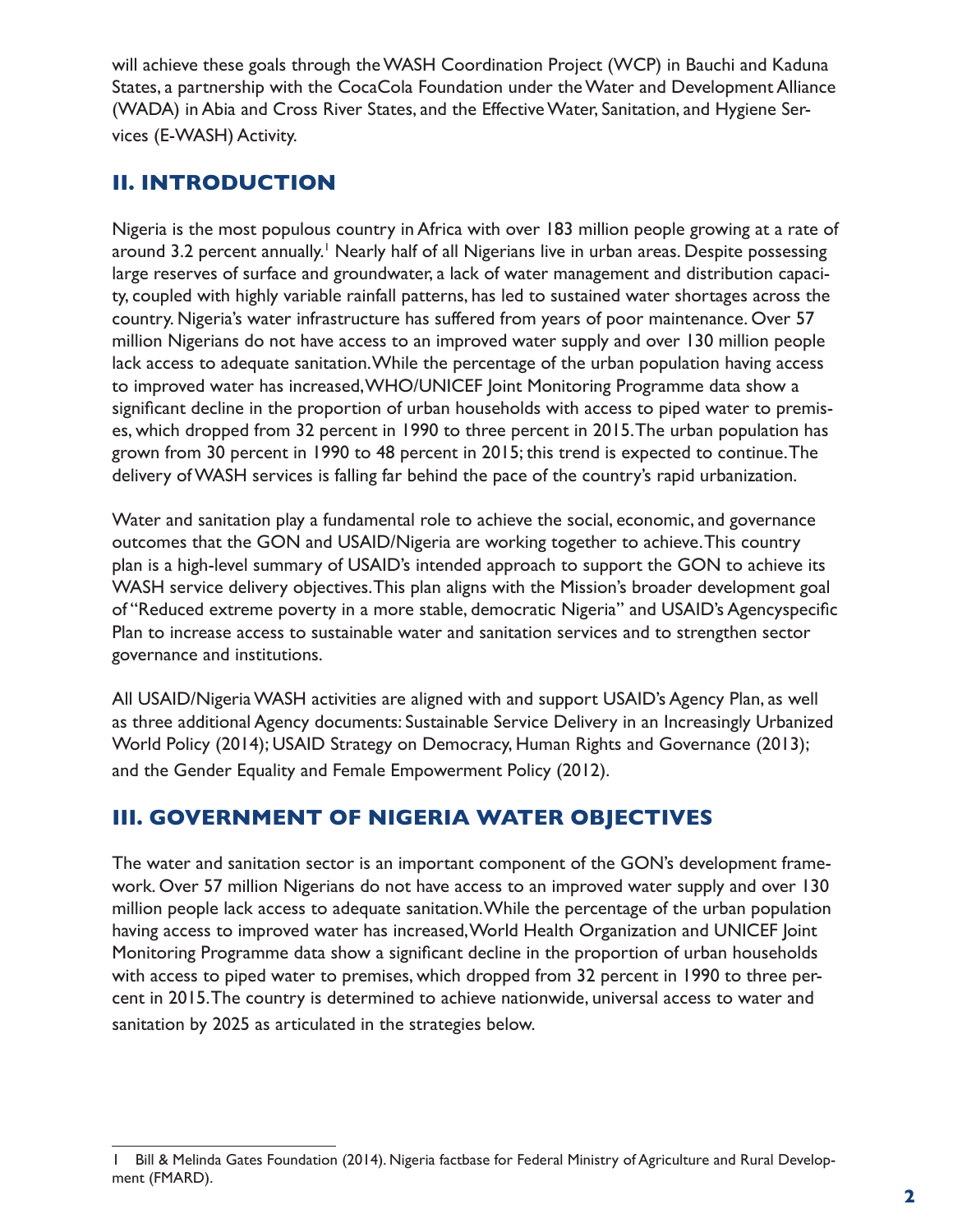## **IV.GOVERNMENT OF NIGERIA'S CURRENT AND PLANNED STRATEGIES AND APPROACHES TO WATER AND SANITATION**

The GON has several WASH development strategies to guide its progress to provide safe and accessible WASH services for all of its citizens.They include:

- The National Water Resources Management Policy (NWRMP, 2003) recognized water as an economic good and promoted integrated and demanddriven services.The policy prepared the ground for the 2003 Presidential Water Initiative (PWI):Water for People,Water for Life, which was launched by then-President Olusegun Obasanjo.The initiative targeted 100 percent water access in state capitals, 75 percent access in other urban areas, and 66 percent access in rural areas by 2007.
- The 2004 National Water and Sanitation Policy encouraged private-sector participation and envisaged institutional and policy reforms at the state level.This policy operated strictly in line with the demand-driven approach of the NWRMP. However, little has happened in both [respects.As](https://respects.As) of 2007, only four of the 37 states—Lagos, Cross River, Kaduna, and Ogun States—began to introduce public-private partnerships (PPPs) in the form of service contracts.
- The 2016–2030 Partnership for Expanded Water Supply, Sanitation and Hygiene, launched in November 2016, is a framework for rural water supply, designed to build on the National Rural Water Supply and Sanitation Programme (which ended in 2015). It is also designed to coordinate and complement planned and ongoing projects and programs by all stakeholders in the rural water supply and sanitation sub-sector, including Federal, State, and Local Government Areas (LGAs); development partners; private sector; and civil society to help Nigeria ensure the availability and sustainable management of water and sanitation for all.

Despite the lofty goals of the policies, initiatives, and partnership, progress in delivering the GON's ambitious targets could not be tracked.While the government has a decentralization policy, little actual decentralization has happened to date. Responsibility for rural WASH access rests with the federal government and the LGAs, while State Water Boards (SWBs) guide efforts to administer water and sanitation services to urban residents.The capacity of local and state governments to plan and carry out investments, or to operate and maintain systems, remains low despite past efforts to build their capacity to manage these assets.

Several donors including the World Bank, the African Development Bank, and the French Development Bank, have supported the Nigerian water and sanitation sector over several decades. They have provided assistance in the form of over \$2 billion of concessional loans to Nigeria since 1979.Their assistance has been directed mostly at the construction and rehabilitation of water infrastructure at the state level. Other institutions such as UNICEF have provided direct assistance to 100 LGAs across 21 states.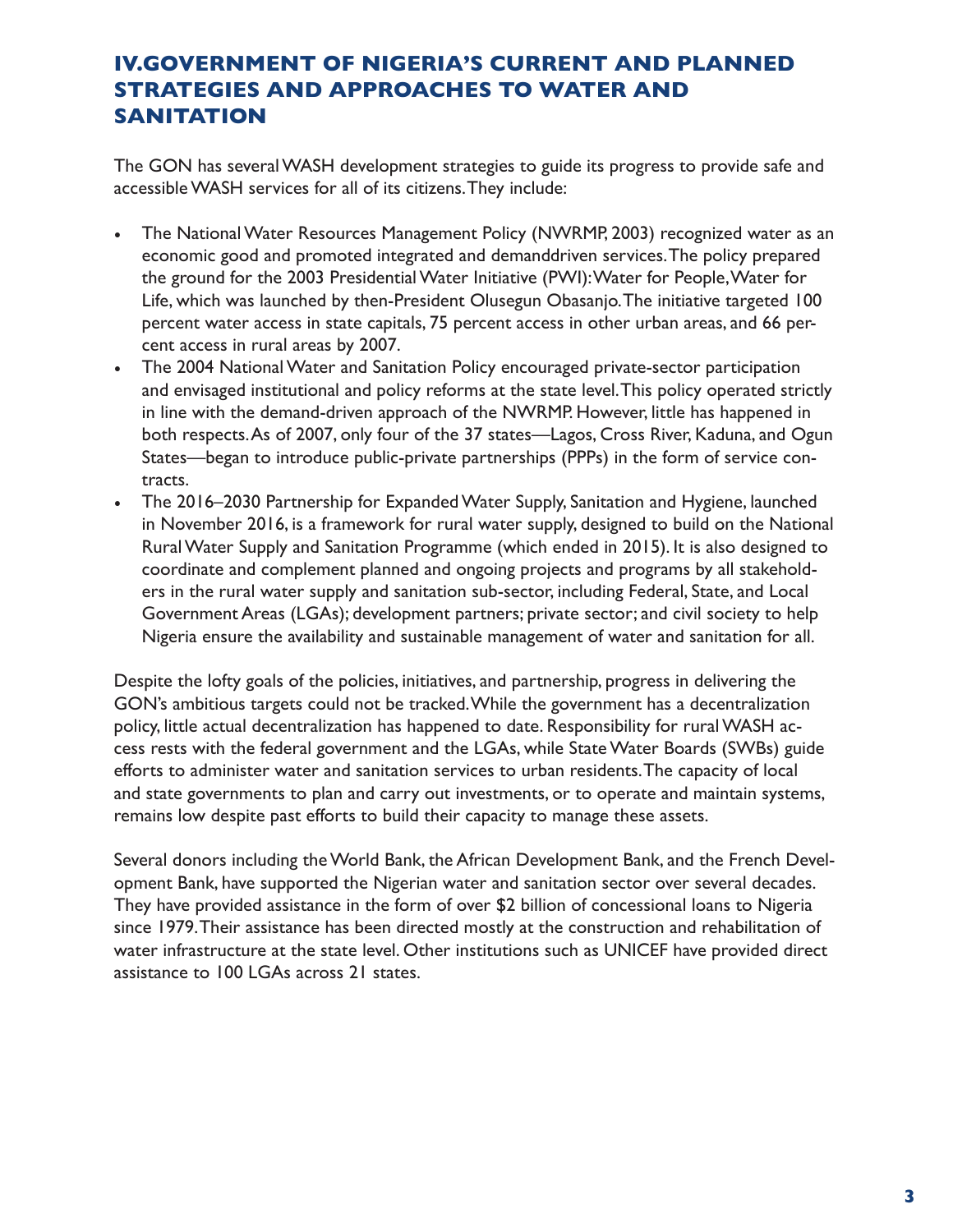## **V. CHALLENGES AND OPPORTUNITIES IN THE SECTOR**

Nigeria's modest progress on expanding access to water and sanitation services can be attributed to the following key issues:

## *Extremely poor services and growing water and sanitation demand accompanied by rapid urbanization*

Water and sanitation services in urban centers are not just inadequate, but in decline.While the absolute percentage of the urban population having access to improved water has increased from 76 percent to 81 percent, those having access to piped water on their premises decreased from 32 percent to 3 percent from 1990 to 2015.2

#### *Inefficient and inadequate water service delivery*

 In Nigeria, 37 publicly owned and operated water boards provide urban water services, but have limited capacity to serve their clientele. Many State Water Agencies, all of which are all publicly managed, deliver water between four and 16 hours a day. SWBs have high operating and maintenance costs and generate very low revenue. In rural areas, about 50 percent of the water schemes and 38 percent of water points do not function.<sup>3</sup>

#### *Institutional and governance constraints*

Nigeria's water sector suffers from acute governance issues and weak financial and operational autonomy. State water ministries have delegated the responsibility for water and sanitation services in urban areas to SWBs. In most cases, SWBs have limited financial and operational autonomy and are not financially or commercially viable. Nigerian citizens spend an estimated \$700 million annually to obtain water from alternative water providers, 10 times more than it would be from water utilities.

#### *Gender inequality*

The situation of women in Nigeria has deteriorated since 2006, with the 2014 Global Gender Gap Index ranking Nigeria 118 out of 134 countries, a decline from Nigeria's 2012 rank of 110. About half of the electorate in Nigeria are women, but they have a limited voice in how their local communities are governed.A lack of access to WASH affects them disproportionately, due to biological and cultural factors.

#### *Weather and water-related risks*

A recent analysis by the International Food Policy Research Institute has shown that Nigeria's temperature may increase between two and three degrees Celsius over the next 30 years.This temperature increase could cause changes in rainfall, storms, and sea levels that could create shortages of [water.An](https://water.An) increase in precipitation could damage the water supply and sanitation systems in low-lying areas of the country.

<sup>2</sup> UNICEF/JMP. 2015.

<sup>3</sup> World Bank (forthcoming), Nigeria WASH Poverty Diagnostic using National Water and Sanitation Survey 2015 data.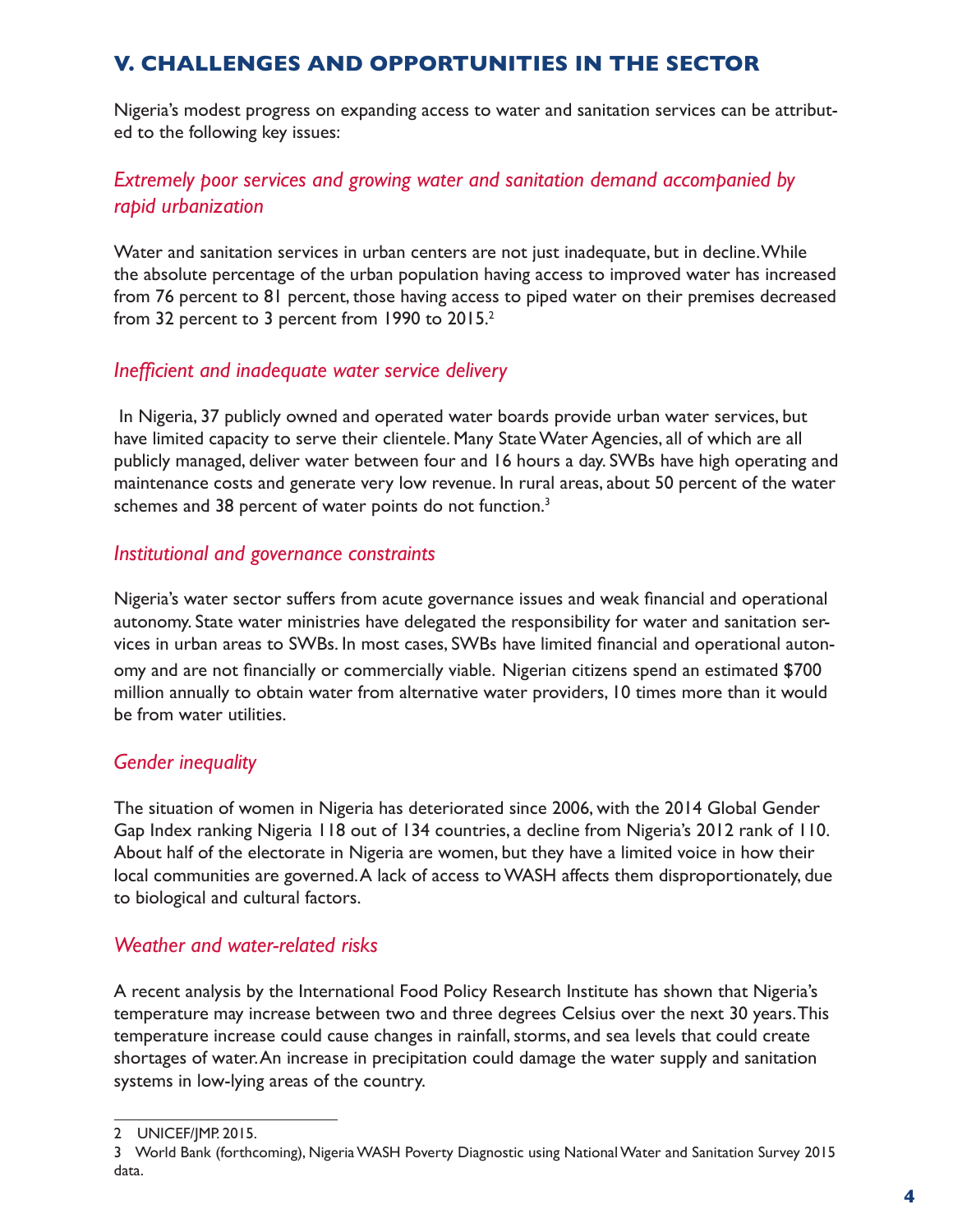### *Opportunities for USAID investments*

A key development challenge facing Nigeria is how to provide its population with reliable, safe, and affordable water and sanitation [services.To](https://services.To) address this challenge, the country will need to develop adequate physical infrastructure as well as to set up viable and accountable water agencies and systems.The GON has stated its intention to achieve universal access to water and sanitation nationwide by 2025. One way that it can do so is by expanding private sector opportunities in Nigeria's WASH systems development. By separating infrastructure investment and ownership from service operation in the urban water sub-sector, the government can introduce competition with potential efficiency gains when supported by proper regulatory frameworks and civil society watchdogs.The core urban water strategy is to improve service delivery through optimal PPPs in investment, management, and delivery of water services.

The urban water sector represents a real opportunity for USAID to target its investment.The size of cities and large towns in Nigeria dictate that interventions concerned with water supply are relatively large in scope and scale. Historically, urban water supply has been the focus of the World Bank,African Development Bank, and the French Development Agency.These multilateral banks and donor organizations have stressed the need for sustainable reforms within the WASH sector at both the national and state levels, and generally only fund physical infrastructure projects in states that have adopted reforms or show willingness to embark on a reform program. USAID can play a critical and complementary role, in coordination with partner donors by helping targeted state utilities to develop laws, regulations, commercial viability, governance, and management capacity. USAID's interventions can also prepare additional SWBs to attract infrastructure investments by helping them transition to become corporatized entities.

# **VI. USAID/NIGERIA COUNTRY PLAN FOR WATER**

In response to these challenges and opportunities in the WASH sector, and in alignment with the objectives of the GON and the GWS, USAID/Nigeria will focus on improving health outcomes through the provision of sustainable WASH services by improving urban water service delivery through strengthening the governance, financial, and technical viability of select SWBs.

From 2016 to 2022, USAID is committed to strengthening the WASH sector in Nigeria, with a focus on USAID/Nigeria 4 sector governance and finance as articulated in the USAID Agency Plan. USAID/Nigeria activities will operate through the below and future potential mechanisms:

- WASH Coordination Project (WCP, contract, Development Innovations Group, 2016–2018): WCP, a bridge project, focuses on generating sector data critical to develop WASH programming, and on immediate service improvements that can be achieved in the short term, building from work under the previous USAID Sustainable Urban Water and Sanitation in Africa (SUWASA) activity.
- Water and Development Alliance (WADA, cooperative agreement, Global Environmental and Technology Foundation, 2016–2018): WADA is a Global Development Alliance between USAID and the Coca-Cola Foundation to improve and expand access to safe, affordable, sustainable, and reliable WASH services for a total of 80,000 people in 40 rural communities (10 per LGA) in Abia and Cross River States.